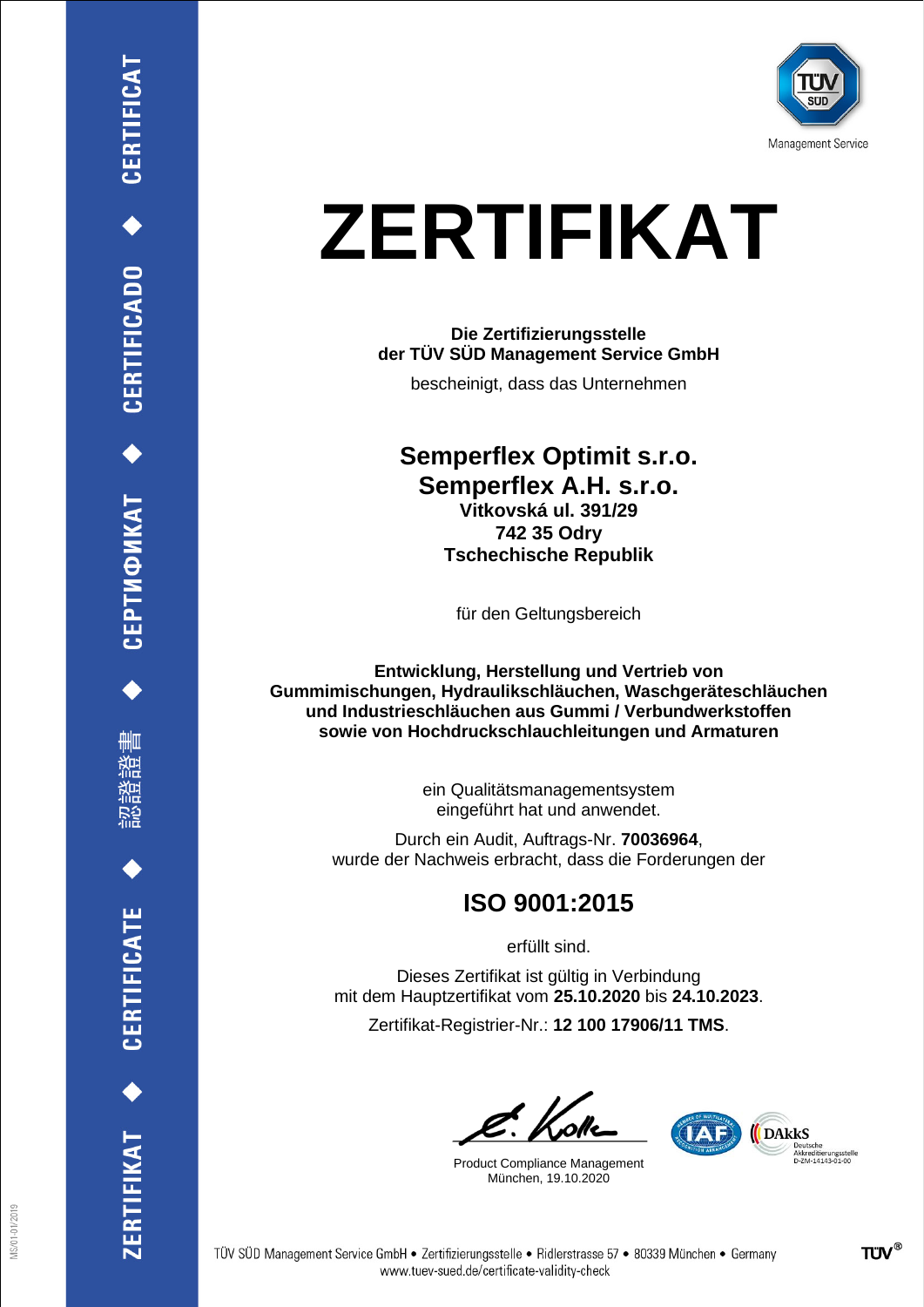

# **CERTIFICATE**

**The Certification Body of TÜV SÜD Management Service GmbH**

certifies that

### **Semperflex Optimit s.r.o. Semperflex A.H. s.r.o. Vitkovská ul. 391/29 742 35 Odry Czech Republic**

has established and applies a Quality Management System for

**Development, production and sales of rubber compounds, hydraulic, pressure washer and industrial hoses made of rubber / composite material, hose assemblies and fittings**.

An audit was performed, Order No. **70036964**.

Proof has been furnished that the requirements according to

## **ISO 9001:2015**

are fulfilled.

The certificate is valid in conjunction with the main certificate from **2020-10-25** until **2023-10-24**.

Certificate Registration No.: **12 100 17906/11 TMS**.

Product Compliance Management Munich, 2020-10-19



ERTIFIKAT<sup>+</sup>